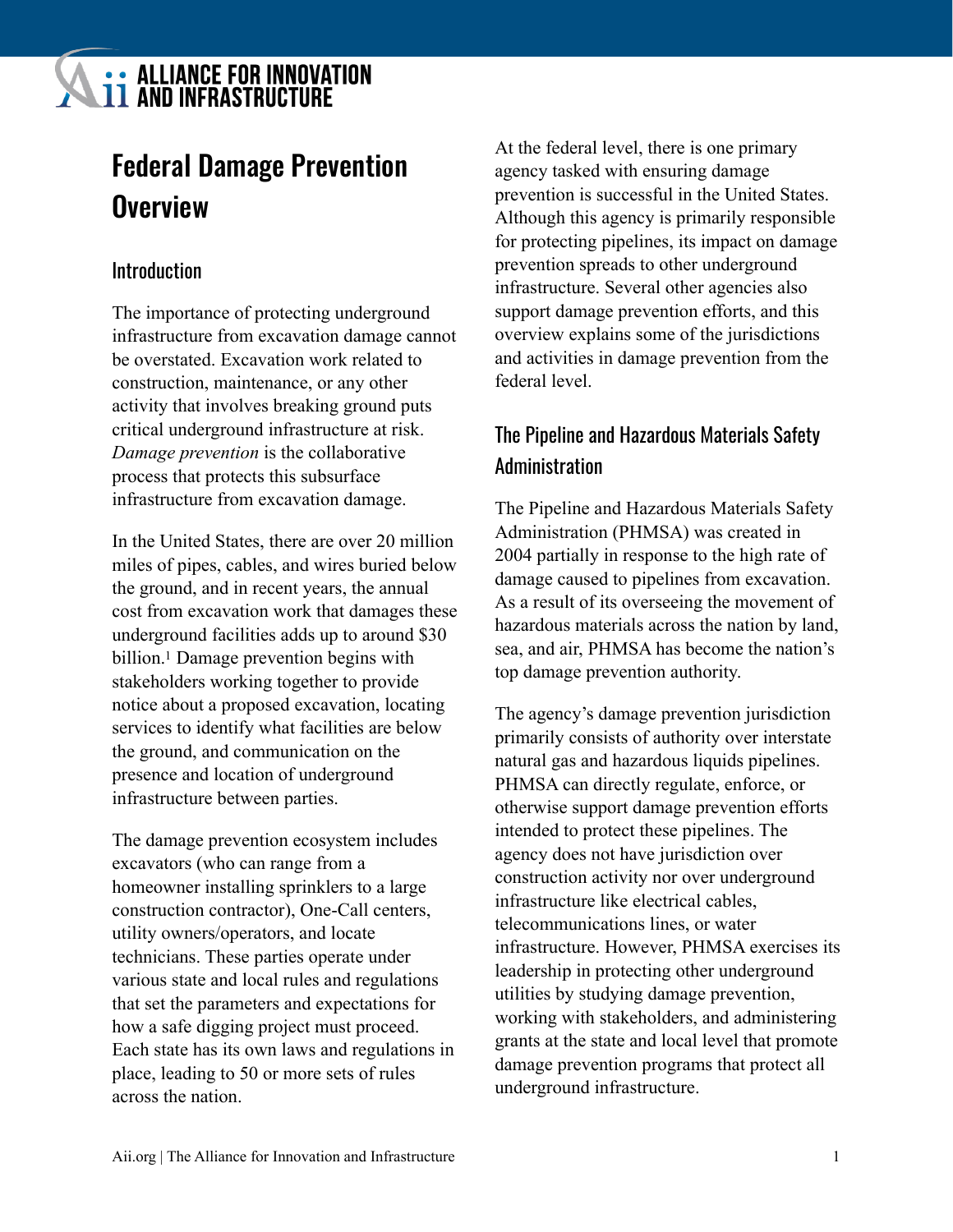In order to protect pipelines and all of the other critical underground infrastructure across the country, PHMSA works with industry participants, state policymakers, and other federal agencies. By hosting panels, conferences, and collaborating on research, PHMSA is able to elevate the importance of damage prevention and promote consistency in damage prevention programs across the country.

### Supporting Agencies

A number of other federal agencies also have a hand in damage prevention. While some interact with pipeline safety and underground infrastructure protection directly, others research, participate in events hosted by industry groups, or support policymakers at the local, state, and federal levels.

The National Transportation Safety Board (NTSB) plays two key roles in damage prevention: investigations and recommendations.

Pipelines are one of the six major transportation modes that the NTSB investigates, so when significant incidents occur, the agency investigates to identify root causes. Although NTSB is largely backwardlooking (damage incidents must occur first for them to be investigated), they are forwardlooking through the recommendations that they make – particularly in the technology space – establishing NTSB as a key player.

While this independent agency does not promulgate rules, it does have a significant impact by studying issues and providing safety recommendations to federal agencies that do have authority and an obligation to implement recommendations, such as

<span id="page-1-0"></span>PHMSA[.](#page-3-1)<sup>[2](#page-3-1)</sup> The NTSB also makes recommendations directly to the private sector, lawmakers, and advocacy and community organizations, many of which are damage prevention stakeholders like pipeline operators, utility regulatory commissions, or energy companies[.3](#page-3-2)

<span id="page-1-2"></span><span id="page-1-1"></span>Even beyond accident investigations and recommendations, the agency has helped lead damage prevention policy in other ways. In 1994, the NTSB commissioned a study to investigate excavation safety best practices, and for three years starting in 1997, "Excavation Damage Prevention to Underground Facilities" appeared on its Top 10 Most Wanted list[.](#page-3-3)<sup>[4](#page-3-3)</sup> In 1999, the NTSB participated in the seminal Common Ground Study, which brought over 160 stakeholders together to identify damage prevention best practices[.](#page-3-4)<sup>[5](#page-3-4)</sup> This ultimately led to the creation of the Common Ground Alliance (CGA) in 2000, a member-driven trade group composed of representatives from 16 stakeholder groups including utility owner/operators, One-Call centers, and utility locators.

<span id="page-1-3"></span>These were significant steps in advancing damage prevention, which laid the groundwork for the creation of PHMSA itself, as it became clear a nationwide program was needed. In fact, CGA is now one of the most important partners to PHMSA, as CGA works directly with its members to advance damage prevention across all stakeholders for all underground infrastructure.

<span id="page-1-4"></span>Through investigations, recommendations, study, and cross-agency collaboration, the NTSB has elevated both pipeline safety and damage prevention for all underground infrastructure<sup>6</sup>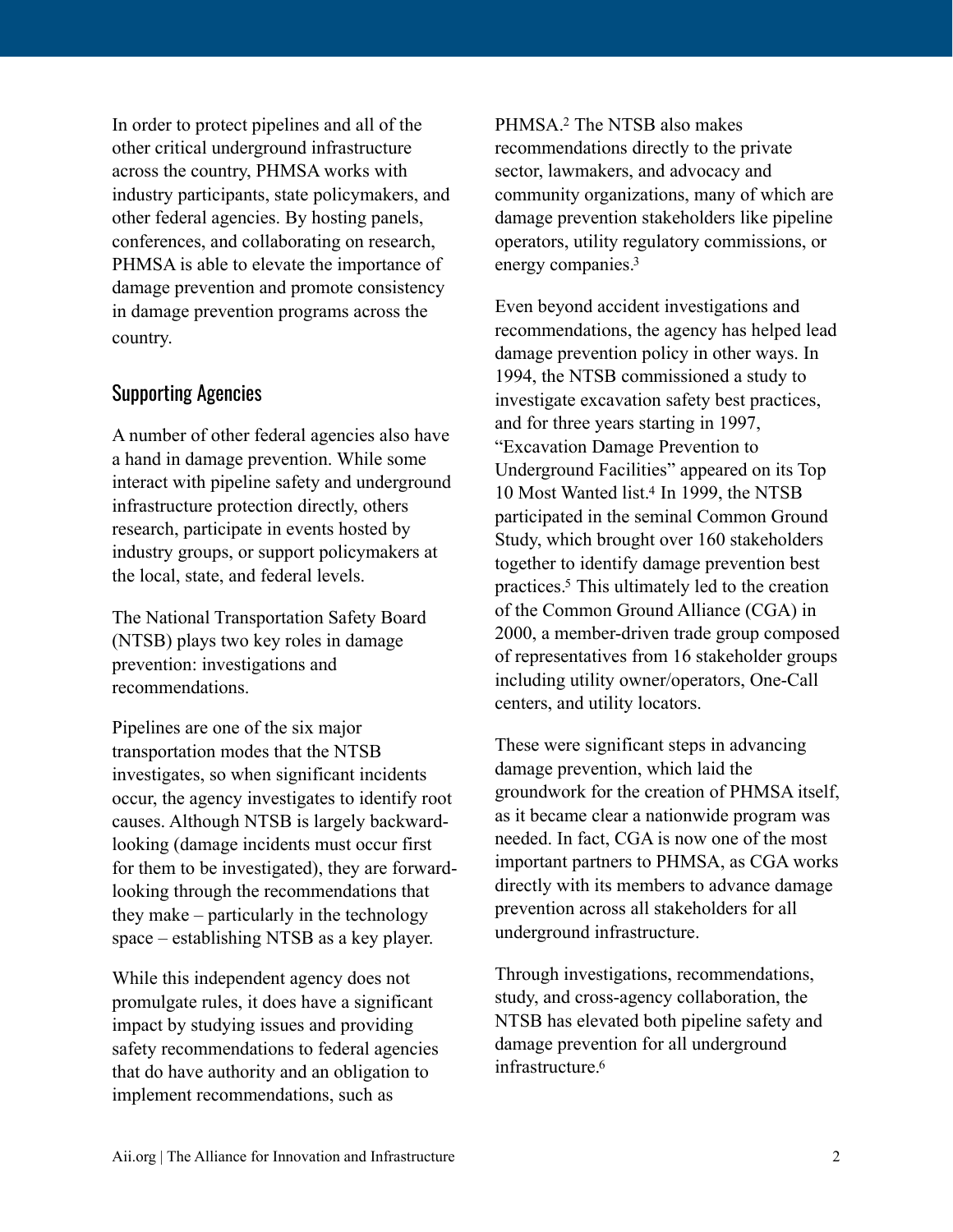Another agency instrumental in establishing today's damage prevention system is the Federal Communication Commission (FCC). Carrying out a request from PHMSA, the FCC approved 811 for national use as the single toll-free call-before-you-dig number for all excavation work and utility locating. This was significant as it unified the process for providing notice of intent to dig. Before, each state or One-Call center had its own 10 digit phone number, but with 811 and the related awareness campaign, compliance with call-before-you-dig laws improved. While the only damage prevention involvement from the FCC was setting a phone number, it had outsized importance and helped drastically reduce excavation damage.

The actions of other agencies may at times relate to damage prevention. In some cases, these agencies even have the ability to regulate certain practices under their domain. For instance, the U.S. Department of Labor's Occupational Safety and Health Administration (OSHA) is tasked with ensuring workplace safety. OSHA can do this through collaborations<sup>[7](#page-3-6)</sup>, but also directly by regulating training or standards that industries must follow. Likewise, the Environmental Protection Agency (EPA) has relevant authority as it seeks to protect human health andthe environment.<sup>[8](#page-3-7)</sup> The EPA has promoted damage prevention technology as a means of reducing methane emissions since fewer pipeline incidents mean less methane leaking into the atmosphere.[9](#page-3-8)

<span id="page-2-2"></span><span id="page-2-1"></span>While these and other agencies have jurisdiction over certain elements that are present in damage prevention (i.e., health, safety, communication), they nevertheless do not have specific damage prevention offices or authority. In most instances, beyond

generally applicable rules that apply to all industries, these agencies partner with stakeholders to promote best practices, training, educational efforts, and more.

#### **Conclusion**

Damage to underground infrastructure remains a challenge today. With so many buried utilities and service lines, every excavation project poses a risk. Industry leaders have been tackling this challenge for decades, and state policymakers over time have incorporated some best practices and minimum standards into state laws and regulations to improve damage prevention.

The federal government became seriously involved in the 1990s. It was not until the early 2000s that a single agency was tasked with promoting any type of damage prevention consistency nationwide. Although PHMSA's direct authority is primarily limited to protecting pipelines, it has an impact on preventing damage to other underground infrastructure.

<span id="page-2-0"></span>Today, the Pipeline and Hazardous Materials Safety Administration, alongside partners like the National Transportation Safety Board and the Common Ground Alliance work to refine best practices, improve public policy, and ultimately all protect underground infrastructure. These efforts are critical not only to the quality of infrastructure but for the health and safety of workers and communities as well as the environment.

*The Alliance for Innovation and Infrastructure (Aii) is an independent, national research and educational organization. An innovative think tank, Aii explores the intersection of economics, law, and public policy in the areas of climate, damage prevention, energy, infrastructure, innovation, technology, and transportation.*